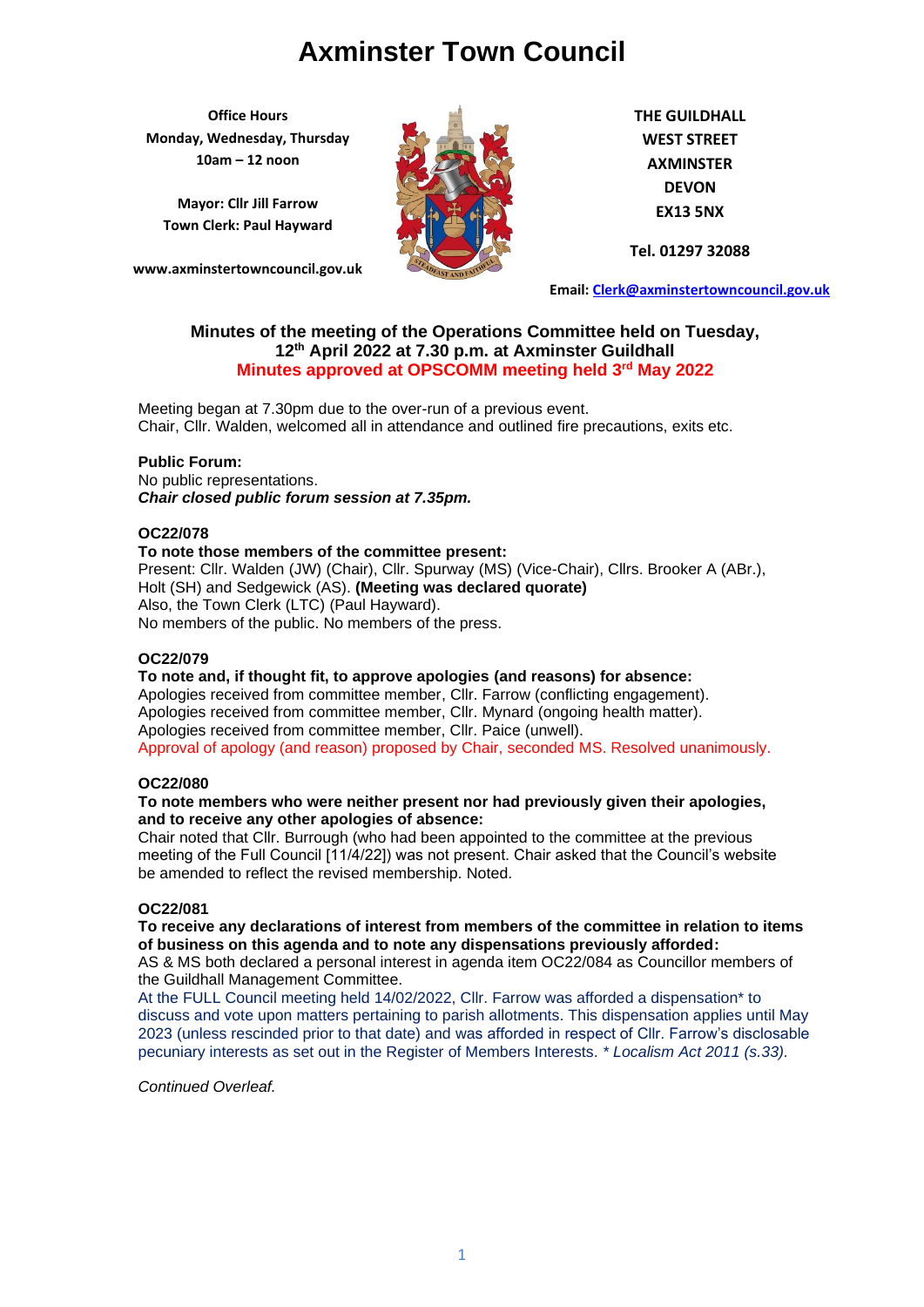**Office Hours Monday, Wednesday, Thursday 10am – 12 noon**

**Mayor: Cllr Jill Farrow Town Clerk: Paul Hayward**

**www.axminstertowncouncil.gov.uk**



**THE GUILDHALL WEST STREET AXMINSTER DEVON EX13 5NX**

**Tel. 01297 32088**

**Email: [Clerk@axminstertowncouncil.gov.uk](file://///axm-svr-1/company/Templates/Clerk@axminstertowncouncil.gov.uk)**

# **OC22/082**

**To consider and, if thought fit, to approve the minutes of the Operations Committee meeting held 1 st March 2022 and to consider any matters arising from those minutes:** Approval of minutes proposed by Chair, seconded by AS. Resolved unanimously.

Minutes reviewed and noted. No matters arising raised.

Chair to sign minutes as a true record of that meeting's business.

## **OC22/083**

**To consider any matters listed on this agenda that Councillors consider should be dealt with as confidential business as per the provisions of The Public Bodies (Admissions to meetings) Act 1960:**

None proposed other than those already listed as being discussed in Part TWO session on the published agenda.

## **OC22/084**

**To consider matters pertaining to the Axminster Guildhall building and curtilage:**

i) It was proposed by SH, seconded by Chair, that no external ladder store be constructed but that hooks, anchor points and locks be installed to the right-hand elevation of the building (underneath the fire escape) to provide a storage area for the aluminium ladders once the external CCTV had been installed to provide image capture for that area; installation to be delegated to the Clerk to arrange. Resolved unanimously.

ii) The Clerk was directed to obtain quotations for hire of lobby matting from various suppliers to negate the need to purchase and clean the items ourselves. Noted.

iii) Clerk was directed to obtain quotes for the removal of the yellow disabled "hatched" markings nearest the building (Bay 5) with the hatching replaced between bays 4 and 5 with an additional "wheelchair icon" marking to create an additional dedicated disabled parking bay. The recommendation to proceed with this action was proposed by SH, seconded by AS. Resolved unanimously. Noted.

iv) It was proposed by Chair, seconded by AS, that the Council contribute £10,000 towards the costs of the replacement curtains, tracking and mechanical pulley system at the Guildhall subject to a further contribution of £6000 from the Guildhall Management Committee.

Resolved unanimously. As this expenditure is beyond the powers of the Committee's Terms of Reference and the Council's extant Standing Orders/Financial Regulations, this recommendation must be put before FULL Council for approval at the next opportunity. Noted.

*Continued Overleaf.*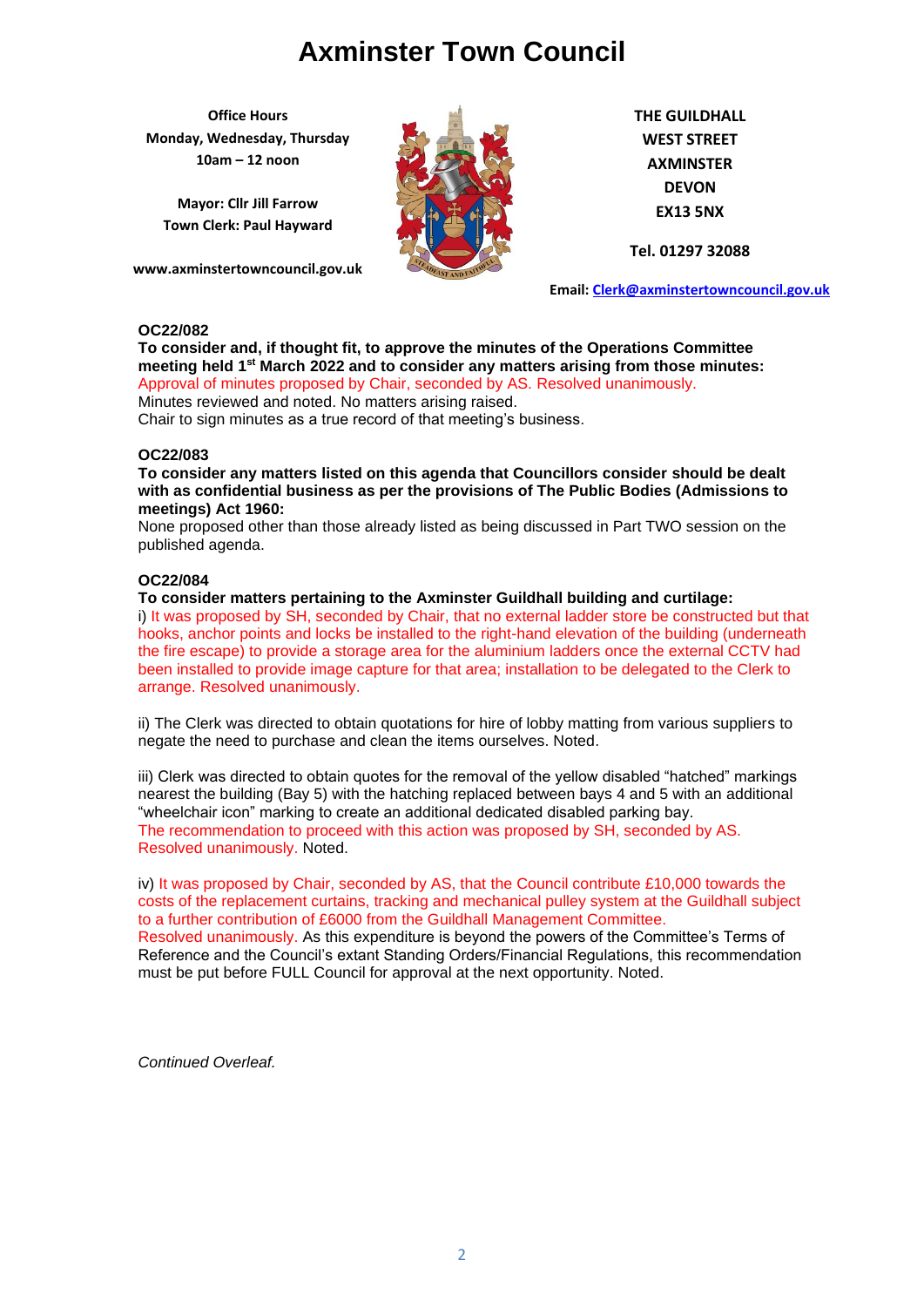**Office Hours Monday, Wednesday, Thursday 10am – 12 noon**

**Mayor: Cllr Jill Farrow Town Clerk: Paul Hayward**

**www.axminstertowncouncil.gov.uk**



**THE GUILDHALL WEST STREET AXMINSTER DEVON EX13 5NX**

**Tel. 01297 32088**

**Email: [Clerk@axminstertowncouncil.gov.uk](file://///axm-svr-1/company/Templates/Clerk@axminstertowncouncil.gov.uk)**

## **OC22/085**

## **To consider matters pertaining to the Old Courthouse (OCH) complex:**

**TEL: 01297 32088** of the garden (opposite the doctor's surgery building) and additional trellis panels to encourage i) It was proposed by Chair, seconded by AS, that expenditure of up to  $£400$  be approved for the creation of further garden amenity to include the (previously approved) pergola at the eastern end plant growth. Resolved unanimously. Delivery of garden amenity improvement delegated to Clerk to execute in addition that approved previously (ie additional benches, garden improvements etc).

ii) It was proposed by Chair, seconded by SH, that the Committee supported "in principle" the installation of CCTV cameras (and the necessary recording equipment) onto the Old Courthouse building to provide tenant security and exterior crime prevention measures (in conjunction with the Town Centre "Safer Towns " funded CCTV system) but subject to a further report coming before OPSCOMM in relation to:

a) Capital Funding costs

b) Ongoing maintenance and running costs

c) Details of listed building/planning consents required by the Local Planning Authority (EDDC). Resolved unanimously.

Clerk was directed to obtain said quotes and other details and return back to OPSCOMM at the earliest opportunity for a further consideration of this matter. Noted.

# **OC22/086**

#### **To consider matters pertaining to Section 106 projects ongoing:**

i) Chair proposed that the climbing wall previously proposed for Raymonds Hill (Cooks Lane) under S106 grant funding be re-sited at the Jubilee Field for the following reasons:

a) Uncertainty over lease agreements with site owner and costs of obtaining such a lease on private land.

b) Rapidly increasing costs not covered by the S106 funding agreement for necessary security and safety measures on that site.

c) Ongoing concerns over both traffic and site safety for facility users and guests.

d) Uncertainty over actual potential benefit to Axminster residents in this location.

Seconded by SH. Resolved unanimously.

*This matter was also discussed at FULL Council on 11th April 2022 – see FC22/092(IC).* Clerk: Please commence liaison with EDDC S106 officer to make the necessary arrangements.

## **OC22/087**

## **To consider matters pertaining Town Centre development and regeneration: i) Town Centre Signage project:**

a) Gateway Signage (x4) at Town entrance points.

It was recognised that the existing signage was in poor condition and was not a fitting or appropriate welcome to visitors and should be replaced as a matter of some urgency. SH outlined some suggestions in conjunction with the Chamber of Commerce and the Heritage Centre which could reflect the town's carpet-making heritage but also reflect the new economy in the town. SH offered to gather together some external input and bring back to OPSCOMM for further debate. Clerk was directed to speak to DCC Highways Officer to ascertain the whereabouts of the missing gateway sign from the old Rendell's site on Chard Road. Noted

*Continued Overleaf.*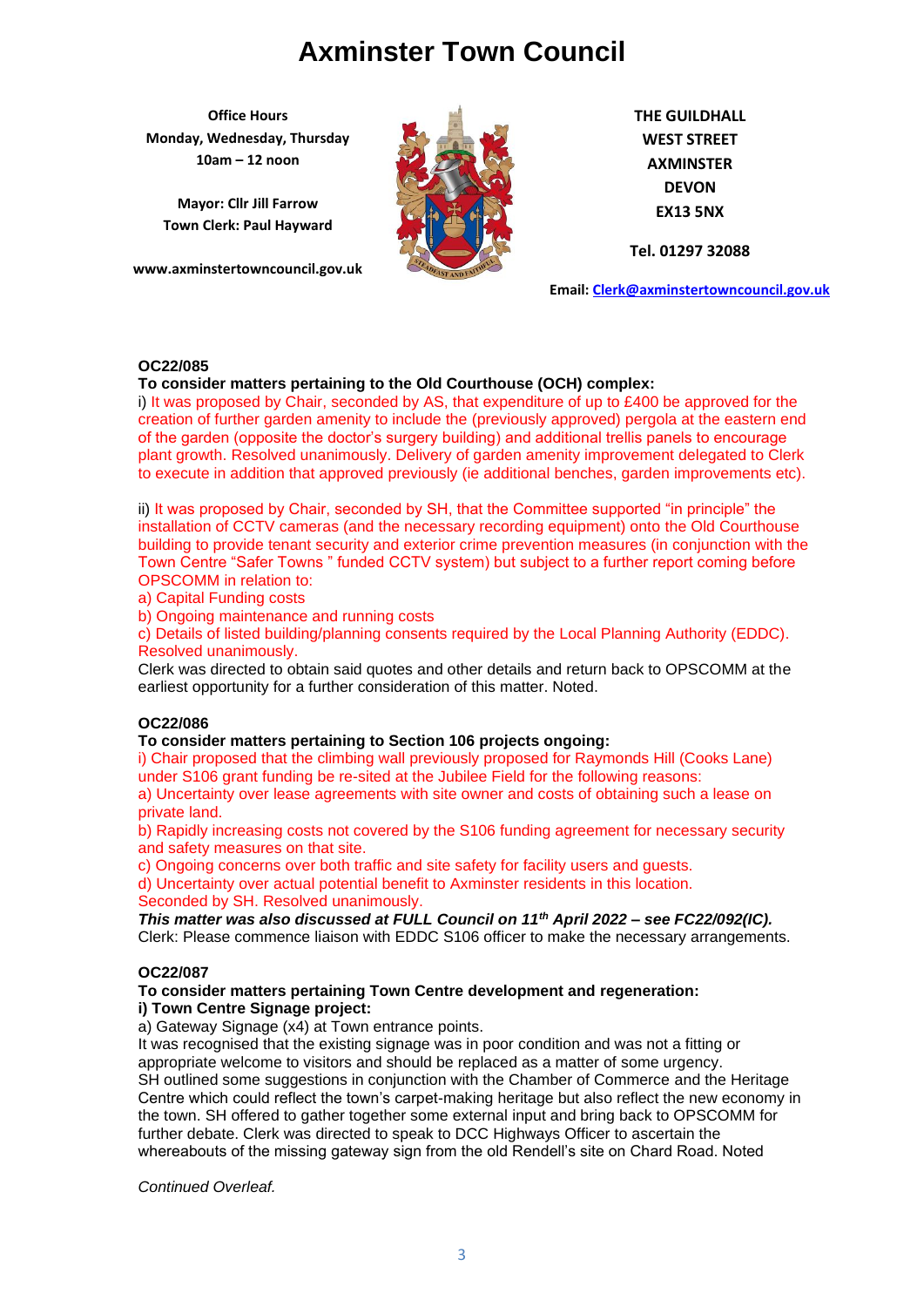**Office Hours Monday, Wednesday, Thursday 10am – 12 noon**

**Mayor: Cllr Jill Farrow Town Clerk: Paul Hayward**

**www.axminstertowncouncil.gov.uk**



**THE GUILDHALL WEST STREET AXMINSTER DEVON EX13 5NX**

**Tel. 01297 32088**

**Email: [Clerk@axminstertowncouncil.gov.uk](file://///axm-svr-1/company/Templates/Clerk@axminstertowncouncil.gov.uk)**

# **OC22/087**

# **To consider matters pertaining Town Centre development and regeneration: i) Town Centre Signage project (continued):**

**TEL: 01297 32088** Conservation officer. An alternative suggestion was black lettering on a gold background with a b) Consideration of design and style for town centre replacement finger-posts and signage. It was suggested, after consultation with the Dementia Friendly Axminster group, that black text on a yellow background would be ideal, but that it may not find favour with the EDDC black border for aesthetics and a black post with a gold finial or band to complement the signs. Clerk was directed to seek clarification and guidance from the CO accordingly and report back to committee with outcome. Also, to liaise with EDDC and DCC regarding replacement of existing signposts across the town centre on their land and the possibility of adding further signs too. Noted.

c) Update on Totally Locally Banner Project.

report received. Project proceeding at a pace. SH will keep ATC abreast of any developments and alterations to the schedule for installation.

# **OC22/088**

# **To consider matters pertaining to the Jubilee Field open space amenity:**

i) Members received an update on the transfer of land from EDDC to the Town Council. All legal documents were now signed and completion/exchange/handover scheduled for 29/4/22. Field would therefore fall under ATC jurisdiction and responsibility on 30<sup>th</sup> April and thus play area inspection checks would be required from that date and our All-Risks insurance policy amended accordingly, especially with regard to the cover for the play equipment value. Noted.

ii) See above re: play area inspection timings and protocol. Clerk will prepare an inspection schedule for the weekly checks. Clerk was also directed to chase the providers of the Play Area Inspection Software package for a quote. Noted.

iii) Mindful of the resolution of the FULL Council on 11<sup>th</sup> April 2022 to set aside £20,000 towards amenity improvements at Jubilee Field (See FC22/079), the following amenity upgrades were proposed under the delegated authority afford to the Operations Committee:

\* The S106 funded climbing wall to be installed east of the existing play area.

\* Green mesh fencing 1.2m in height to be installed to create a 74m perimeter "dog-free" zone (15m x 22m) to the south of the existing fenced play area with an access gate for pedestrians and a separate double gate for contractors and plant/machinery.

\* Three noticeboards (one at each entrance point to the field). Displayed content to be agreed upon.

\* An additional archway to be ordered and installed at the Dukes Way entrance as a visual amenity.

\* One of the WBF cycle racks to be installed on the hard standing area to the east of the play area.

\* Five Trafalgar benches to be placed around the path-line and elsewhere on the site as guest amenity (this will require an additional two units to be ordered to ensure consistency of appearance).

\* The two WBF picnic benches to be placed on site; one in the dog-free area, one in the existing play area.

\* The three Totally Locally donated benches to be located elsewhere on the field.

\*Messrs. Brooker (Stonemasons) to donate a rock and plinth to commemorate the opening of the field.

Proposed by SH, seconded by AS. Resolved unanimously. Clerk directed to execute actions.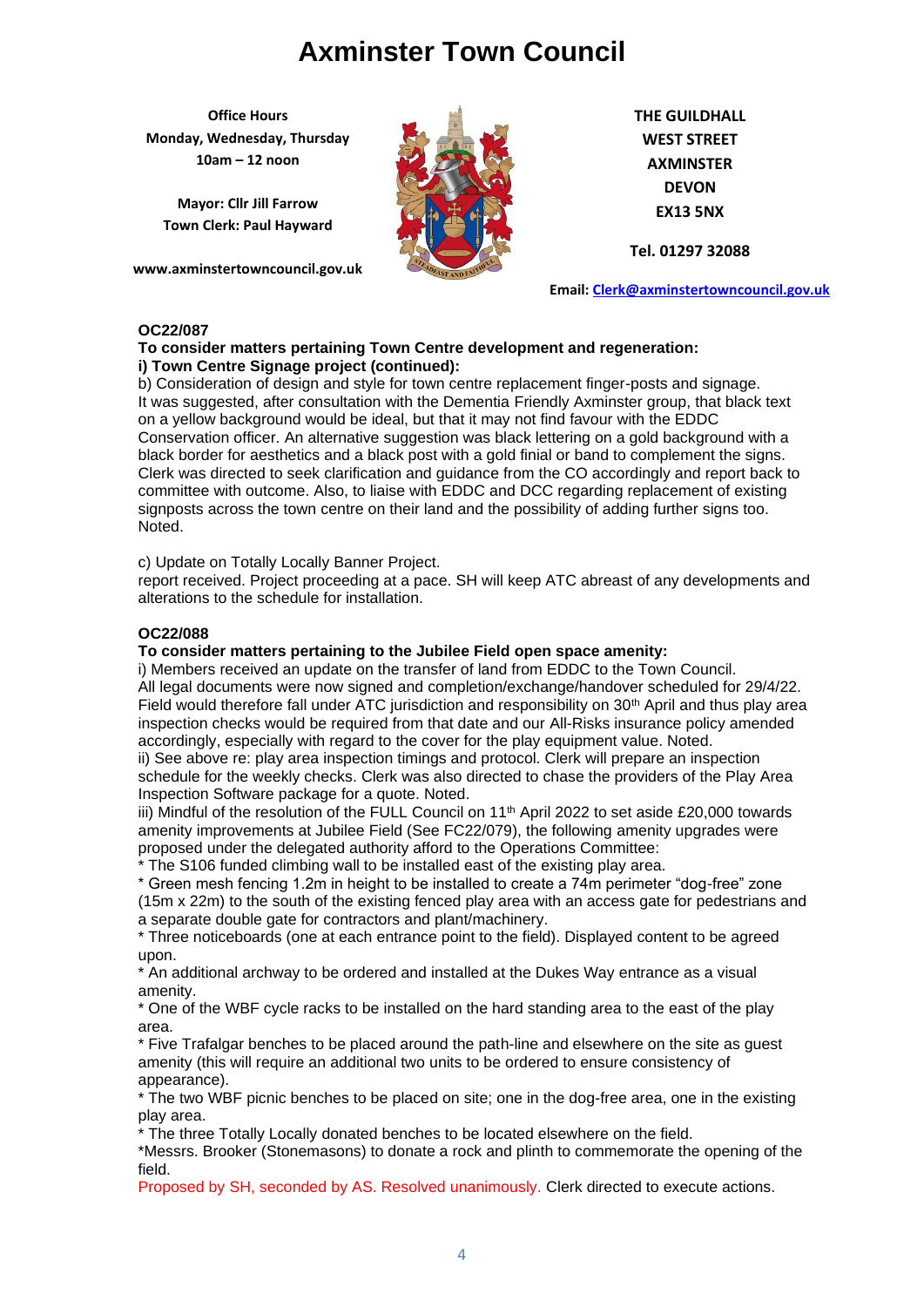**Office Hours Monday, Wednesday, Thursday 10am – 12 noon**

**Mayor: Cllr Jill Farrow Town Clerk: Paul Hayward**

**www.axminstertowncouncil.gov.uk**



**THE GUILDHALL WEST STREET AXMINSTER DEVON EX13 5NX**

**Tel. 01297 32088**

**Email: [Clerk@axminstertowncouncil.gov.uk](file://///axm-svr-1/company/Templates/Clerk@axminstertowncouncil.gov.uk)**

# **OC 22/089**

# **To consider matters pertaining to the Town Cemetery:**

forthcoming year and asked Clerk to liaise with the Administration assistant (and local Funeral i) Members considered the timetable for the review of the Cemetery regulations and fees for the Directors) to create a re-ordered version of the current regulations over the coming months and bring this back to OPSCOMM when complete for further review and discussion. Noted.

## **OC22/090**

## **To consider matters pertaining to the Town Allotments:**

i) It was suggested that Clerk and Administration Assistant undertake a similar piece of work on the extant Allotment Regulations and bring back to OPSCOMM as before. Furthermore, it was proposed from the Chair (mindful of the current financial pressures on local households and the undeniable mental health and wellbeing benefits of allotment use) that no price increase be levied for the allotment period 2023/24. Resolved unanimously.

As this decision is beyond the powers of the Committee's Terms of Reference, and given its impact on the Council's overall finances, this recommendation must be put before FULL Council for approval at the next opportunity. Noted.

ii) It was agreed that Council still wished to proceed with the extension of the North Street allotment (towards the gravel trap) and, in that respect, Clerk was directed to restart negotiations with the HA landowner and EDDC accordingly. Noted

iii) With regards to the provision of improved water supply and additional taps to both North Street and Millwey Rise allotment sites, the Clerk was directed to make suitable enquiries and obtain quotes and bring these back to OPSCOMM as quickly as possible for further consideration. Noted.

iv) On the subject of bonfires on Council owned and operated allotment sites, the Chair suggested that this matter be deferred to the newly created Sustainability Working Party (see FC22/077iii) for them to consider the advantages, disadvantages and environmental impact of bonfires whereupon a report could be brought back to OPSCOMM to tie in with the review and revision of the Allotment Regulations. Agreed. Clerk: Please arrange accordingly.

# **OC22/091**

**To consider matters pertaining to Health and Safety / H&S Sub-Committee:**

i) Members considered the Health and Safety Audit Report and received an update from LTC (including a review of assessment reports received to date). Noted.

ii) It was proposed by Chair, seconded by SH, that the Sub-Committee be redesignated a Working Party (group) and that the Guildhall Manager be appointed as a standing member of that WP. Furthermore, that the Terms of Reference for the Sub-Committee be adopted unchanged (other than organisation wording) by the WP. Resolved unanimously.

Clerk: Please advise Guildhall Manager accordingly and amend wording of ToR and re-publish on website. Noted.

*Continued overleaf.*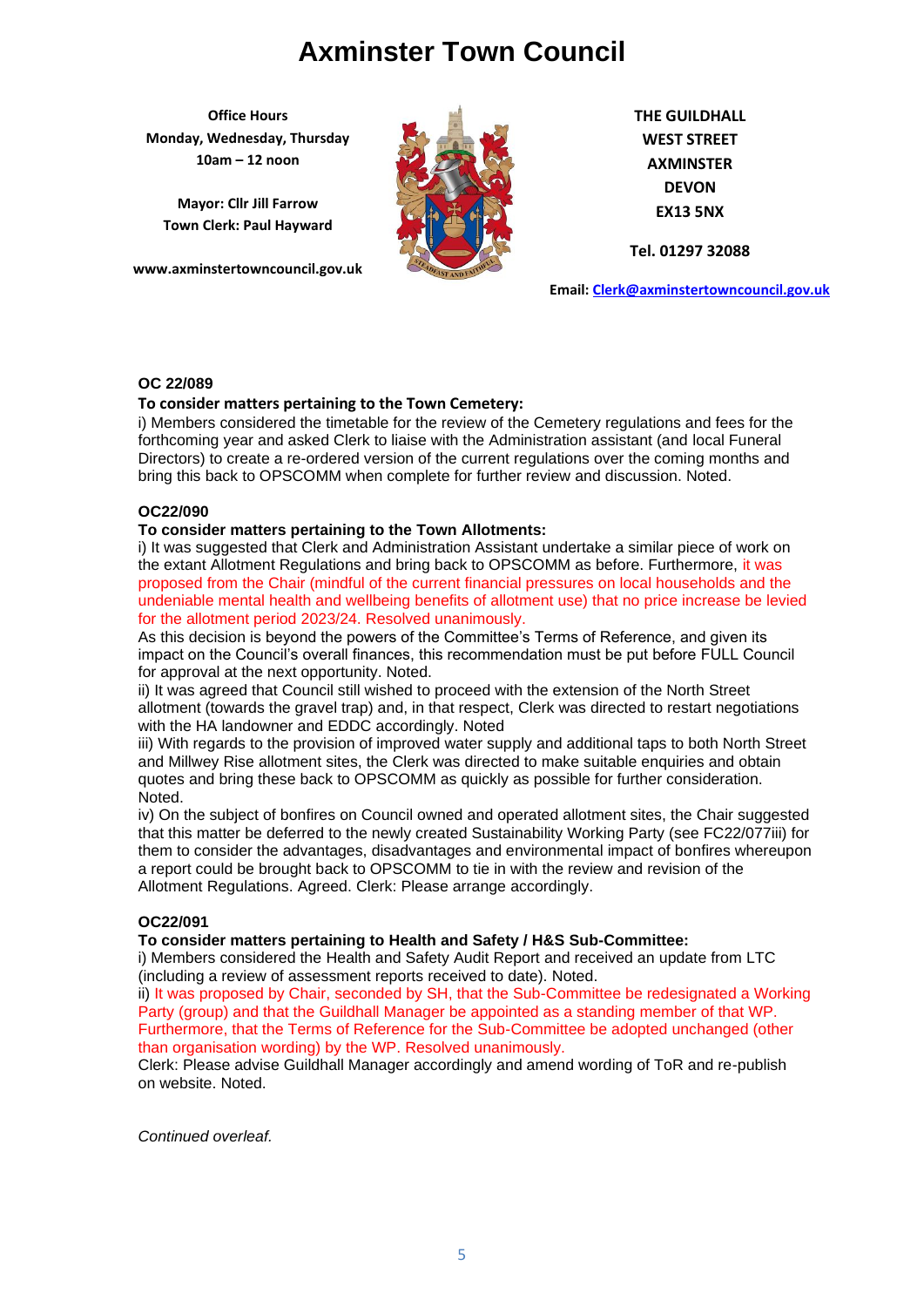**Office Hours Monday, Wednesday, Thursday 10am – 12 noon**

**Mayor: Cllr Jill Farrow Town Clerk: Paul Hayward**

**www.axminstertowncouncil.gov.uk**



**THE GUILDHALL WEST STREET AXMINSTER DEVON EX13 5NX**

**Tel. 01297 32088**

**Email: [Clerk@axminstertowncouncil.gov.uk](file://///axm-svr-1/company/Templates/Clerk@axminstertowncouncil.gov.uk)**

## **OC22/092**

**To consider proposals for new/improved/replacement amenities in the parish:**

# i) To consider further options for re-purposing of the concrete plinth formerly used as<br>base for bus ston **base for bus stop.**

Further to confirmation from the DCC Highways Officer that they had no objection to the repurposing of the redundant (former bus stop) plinth on the Chard Road, it was proposed by Chair, seconded by AS, that the Council proceed to purchase a hi-security metal shed to store salt, sandbags, bad weather equipment, signs and tools and that the purchase include the assembly and installation of the unit by the manufacturer for speed and convenience. Resolved unanimously. Clerk: please note and action accordingly.

The matter of the possible re-purposing of the woodland space behind the shed location (ostensibly for parking and access) was deferred until Autumn 2022. Noted.

# **ii) To consider report from Clerk on the recent decision by EDDC to phase out use of glyphosate weedkiller and to explore alternative weeding methods for use on town landholdings and on areas maintained by the Town Council:**

EDDC's decision was noted. Clerk was asked to research how to dispose of Council's stocks of the chemicals safely and securely. It was proposed by Chair, seconded by SH, that Axminster Town Council cease the use of glyphosate-based weedkillers with immediate effect and consider alternatives. Resolved unanimously. Clerk: please note, alert grounds staff accordingly and publicise decision via social media channels.

# **iii) To consider suggestion that the payphone kiosk in Trinity square be decommissioned and that the kiosk be adopted to host a public access defibrillator for the Trinity Square visitors and users:**

After discussion on the merits of maintaining a public payphone service in the town centre for as long as possible, it was proposed by Chair, seconded by AS, that the Council should NOT seek to decommission the payphone (and kiosk) and should support its retention for as long as possible, mindful of British Telecom's wishes and intentions in this regard. However, it was also proposed that Morton's the Chemist should be approached to host a cabinet and defibrillator on the wall where once the ATM resided \* Resolved unanimously.

Clerk: Please note and action accordingly.

*\* EDDC Conservation officer had confirmed that installation here would be acceptable given the*  footfall, prominence and public amenity provided by such equipment in the greater interest of the *town centre.*

## **iv) To consider suggestion for provision of bird nesting boxes across Council's green space and recreation area:**

It was proposed from the Chair that the Community Shed Project should be approached and asked if they could create 10 such boxes, with Council providing the build materials, as a general parish environmental amenity. Resolved unanimously.

Clerk: Please contact CSP accordingly to seek their agreement and to arrange materials required.

*Continued overleaf.*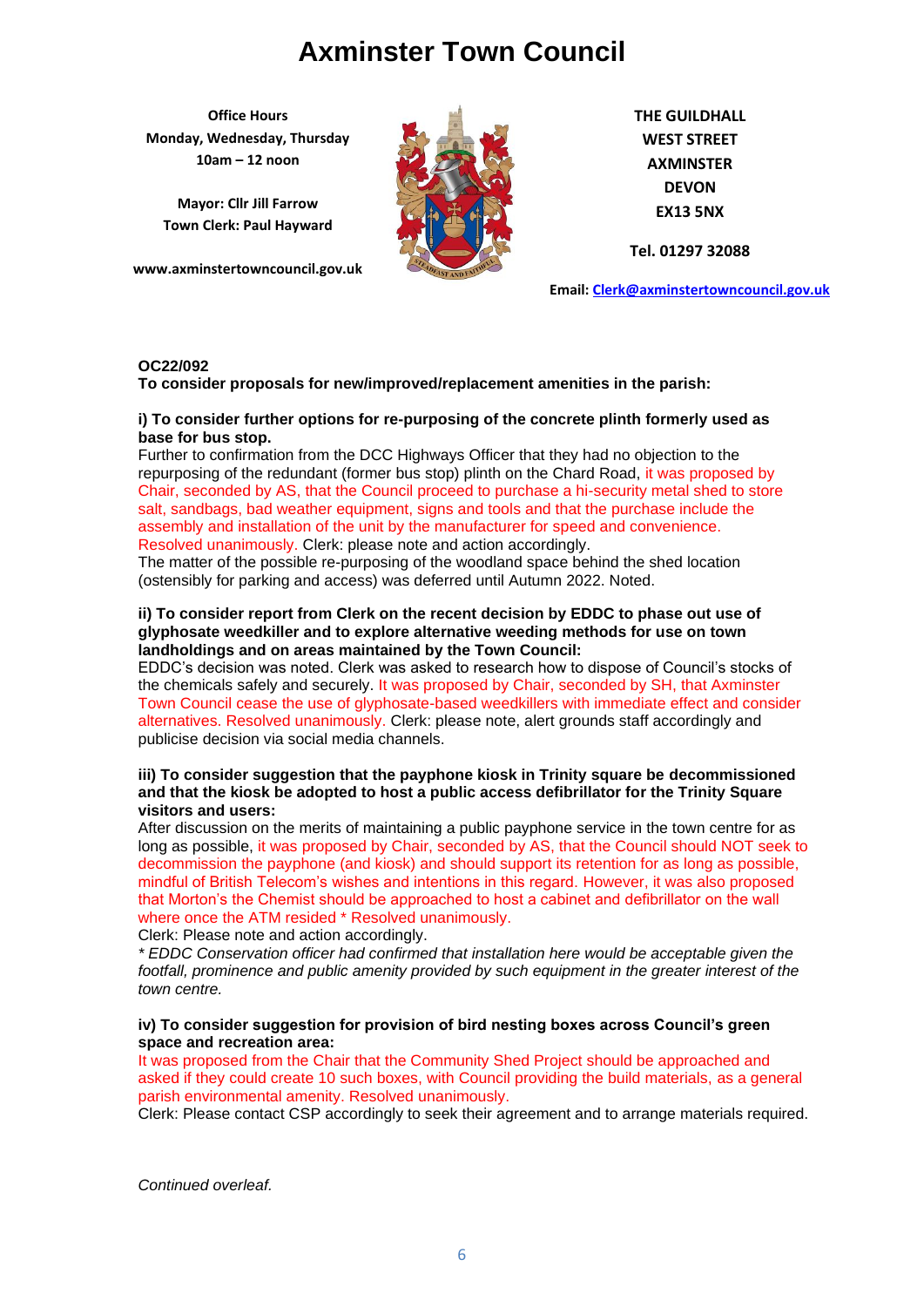**Office Hours Monday, Wednesday, Thursday 10am – 12 noon**

**Mayor: Cllr Jill Farrow Town Clerk: Paul Hayward**

**www.axminstertowncouncil.gov.uk**



**THE GUILDHALL WEST STREET AXMINSTER DEVON EX13 5NX**

**Tel. 01297 32088**

**Email: [Clerk@axminstertowncouncil.gov.uk](file://///axm-svr-1/company/Templates/Clerk@axminstertowncouncil.gov.uk)**

# **OC22/092**

**To consider proposals for new/improved/replacement amenities in the parish (continued):**

# **v) To consider progress on the "green wedge" re-purposing/regeneration project at the Railway Station concourse and to agree forward steps/potential expenditure:**

**TEL: 01297 32088** evidence (or willingness) to be liable (or recognised as the lawful landowner) for the green wedge Clerk confirmed that all adjacent parties had been contacted and that none had provided any "waste-ground" between the station and the Trafalgar Way roundabout (by Pets At Home). It was therefore felt appropriate in the interests of the town's amenity, appearance and wellbeing, that the Town Council should seek to lead the project to tidy and improve the amenity of this land parcel in conjunction with community volunteers, local businesses and contractors.

Chair offered to speak to Lowara (Millwey Ind. Est.) to enquire as to the availability of their community volunteering team. Clerk to talk to his tree warden contact to arrange a site visit for an assessment of the tree stock and habitat provision and to start the pricing up of the works to clear the site, whilst providing habitat and natural landscape amenity.

It was felt that the site could potentially be improved with benches, noticeboard, signage and possibly (see below) an E-Bike parking facility.

Proposed by Chair, seconded by SH, that Council should proceed to undertake these works and to gather together quotes for said works; Clerk to bring these back to Committee for assessment. Resolved unanimously.

**vi) To consider suggestion that Axminster Town Council apply for funding to provide an E-Bike charging/access point (perhaps within the concourse area above) to provide continuity along the East Devon Rail Line (Honiton and Cranbrook having already been put forward as suitable sites); to consider whether such an amenity would benefit from a 2nd charging/base point in the town centre to encourage green transport links between the two points.**

In light of the previous resolution, Clerk was asked to make enquiries as to when (and if) Axminster could be included in this pilot project. It was felt that a town-centre parking/charging point would be essential (and perhaps one at Millwey Rise Industrial Estate) to encourage commuting between the station, the town centre and the employment hub for visitors etc. Clerk: Please note and action accordingly.

## **vii) To consider suggestions for the repurposing of the "Websters" seating area opposite The George for the purposes of improved public amenity; Clerk to provide update after discussions with site owners.**

After receiving confirmation from the site owner that they were happy for the Town Council to use this redundant area to improve the town centre amenity, it was proposed by AS, seconded by SH, that Council proceed to improve and enhance the amenity here with additional flower planters (manufactured from MMT), cycle rack provision, signage and the possible re-location of the perchbenches therein. Expenditure of up to £1000 was duly proposed for this project; delegated authority afforded to Clerk and Chair of the OPSCOMM. to execute in conjunction with the site owner. Resolved unanimously.

It was also suggested by the Chair that the Clerk investigate the re-purposing of the former "pram store" adjacent to the surgery for the provision of cycle storage for visitors. The clearance of the area would be required, together with the installation of a cycle rack and signage confirming that the Town Council was taking on the maintenance of the area but was not responsible for the bicycles left thereat. Agreed. Clerk: Please note and commence discussion with surgery accordingly.